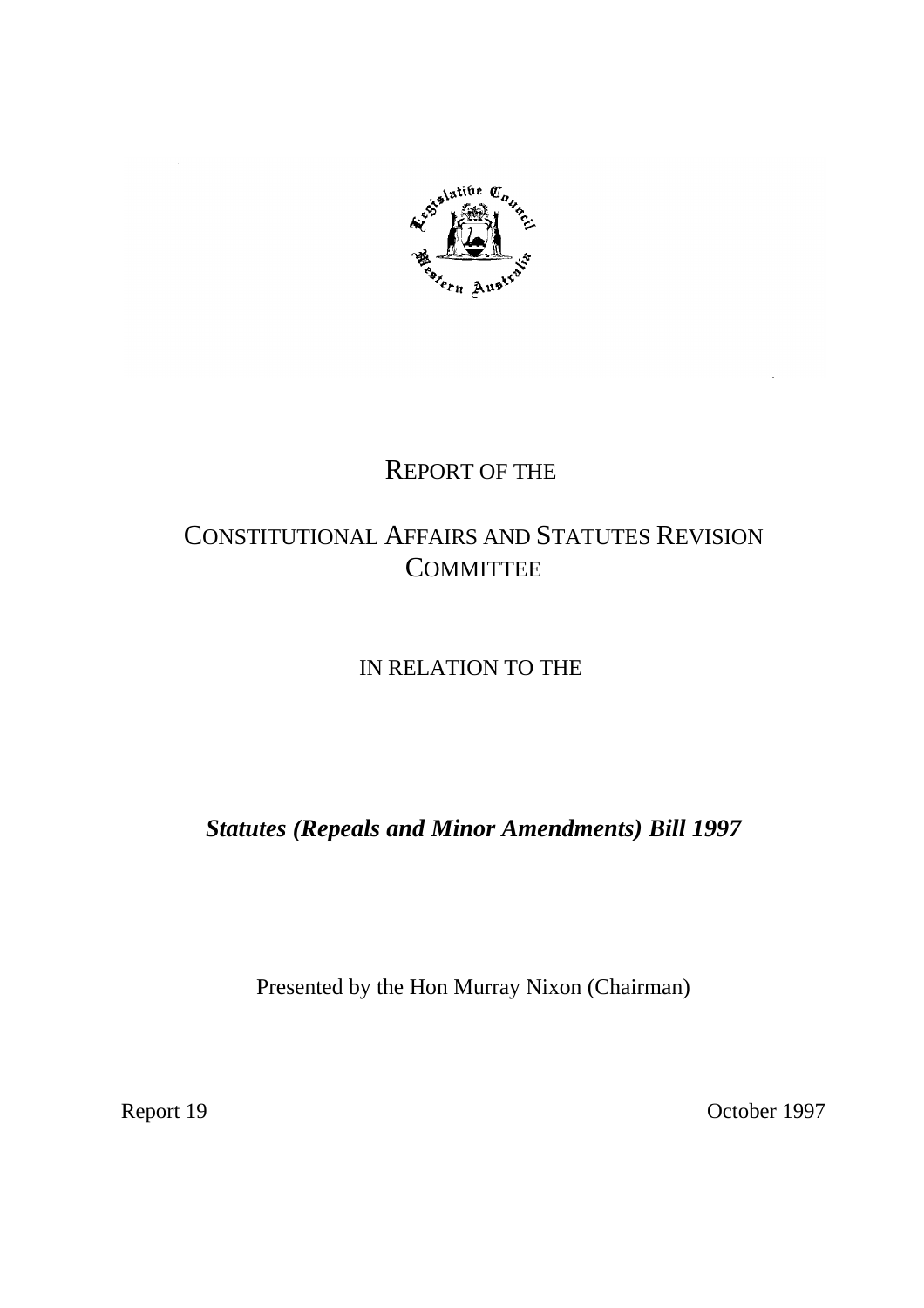## **STANDING COMMITTEE ON CONSTITUTIONAL AFFAIRS AND STATUTES REVISION**

## **Date first appointed:**

21 December 1989

#### **Terms of Reference:**

The functions of the Committee are to consider and report on -

- (a) what written laws of the State and spent or obsolete Acts of Parliament might be repealed from time to time;
- (b) what amendments of a technical or drafting nature might be made to the Statute book;
- (c) the form and availability of written laws and their publication;
- (d) any petition;
- (e) any matter of a constitutional or legal nature referred to it by the House.

A petition stands referred to the Committee after presentation.

## **Members as at the date of this report:**

Hon M D Nixon MLC (Chairman) Hon R Halligan MLC Hon T Helm MLC

## **Staff as at the date of this report:**

Mr Peter Williams, Advisory/Research Officer Ms Kelly Campbell, Committee Clerk

## **Previous reports:**

See Appendix 1

## **Address:**

Parliament House, Perth WA 6000, Telephone (09) 222 7222

**ISBN 0 7309 8869 4**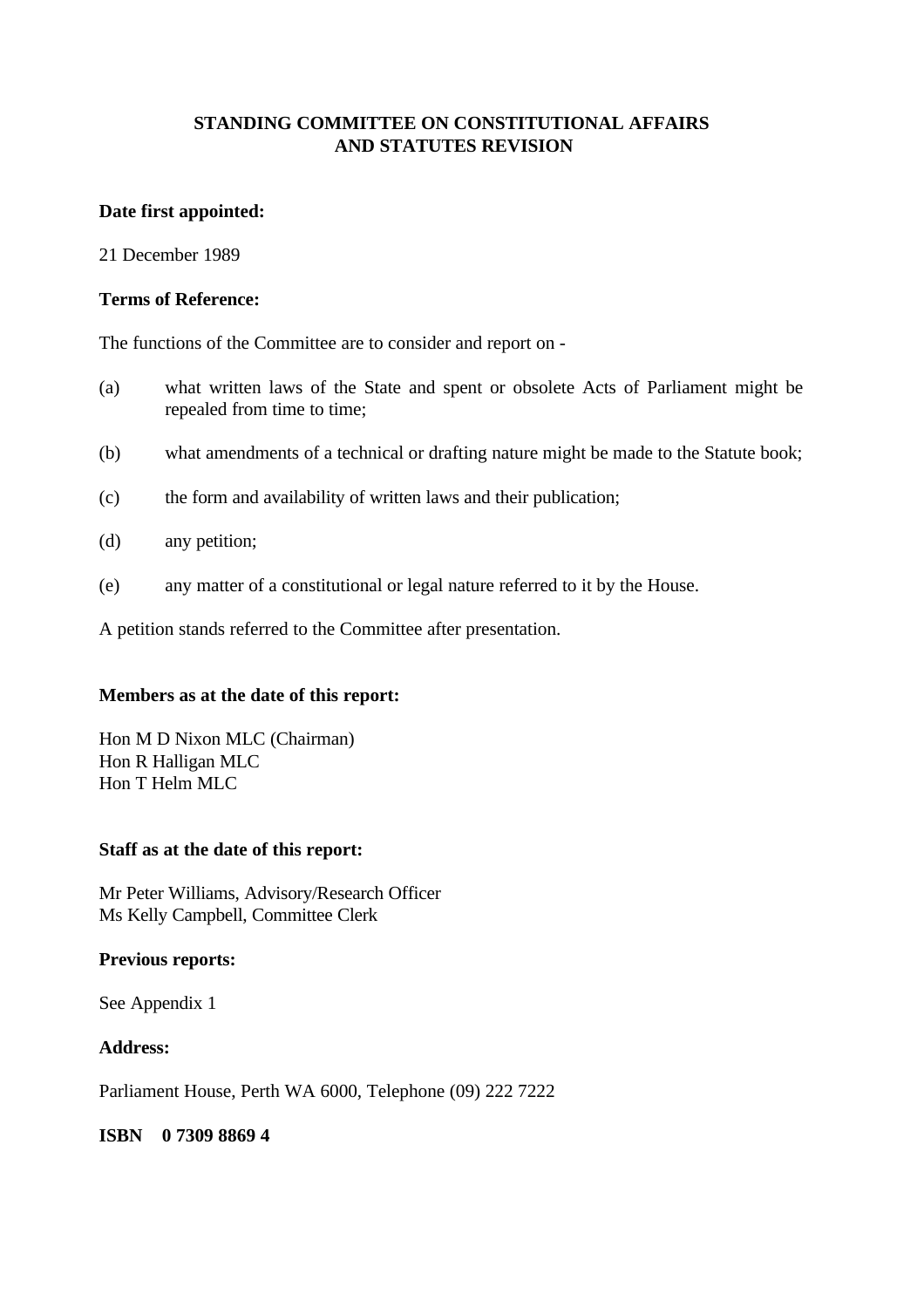## **CONTENTS**

| $\mathbf{1}$   |                                                                                                       |  |
|----------------|-------------------------------------------------------------------------------------------------------|--|
| $\overline{2}$ |                                                                                                       |  |
| 3              |                                                                                                       |  |
|                | Assistance by Local Authorities in Wiring Dwellings for Electricity Act 1953  2                       |  |
|                |                                                                                                       |  |
|                |                                                                                                       |  |
|                |                                                                                                       |  |
|                |                                                                                                       |  |
|                | The Geraldton Municipal Gas Supply Act 1910 $\ldots \ldots \ldots \ldots \ldots \ldots \ldots \ldots$ |  |
|                | Iron Ore (Dampier Mining Company Limited) Agreement Act 1969  4                                       |  |
|                |                                                                                                       |  |
|                |                                                                                                       |  |
|                |                                                                                                       |  |
|                | Wood Distillation and Charcoal Iron and Steel Industry Act $1943$ 5                                   |  |
| $\overline{4}$ |                                                                                                       |  |
|                |                                                                                                       |  |
|                |                                                                                                       |  |
|                | Clause 54(3) and (7) - <i>Environmental Protection Act 1986</i> amendments 6                          |  |
|                | Clause 66(2) - Government Employees Superannuation Act 1987 amendment 6                               |  |
|                |                                                                                                       |  |
|                | Clause 83(2) - Local Government (Miscellaneous Provisions) Act 1960                                   |  |
|                |                                                                                                       |  |
|                | Clause 90(1) - Motor Vehicle Dealers Act 1973 amendment 7                                             |  |
|                |                                                                                                       |  |
|                |                                                                                                       |  |
|                | Clause 130(2), (3), (4) and (5) - Welfare and Assistance Act 1961 amendments 9                        |  |
|                |                                                                                                       |  |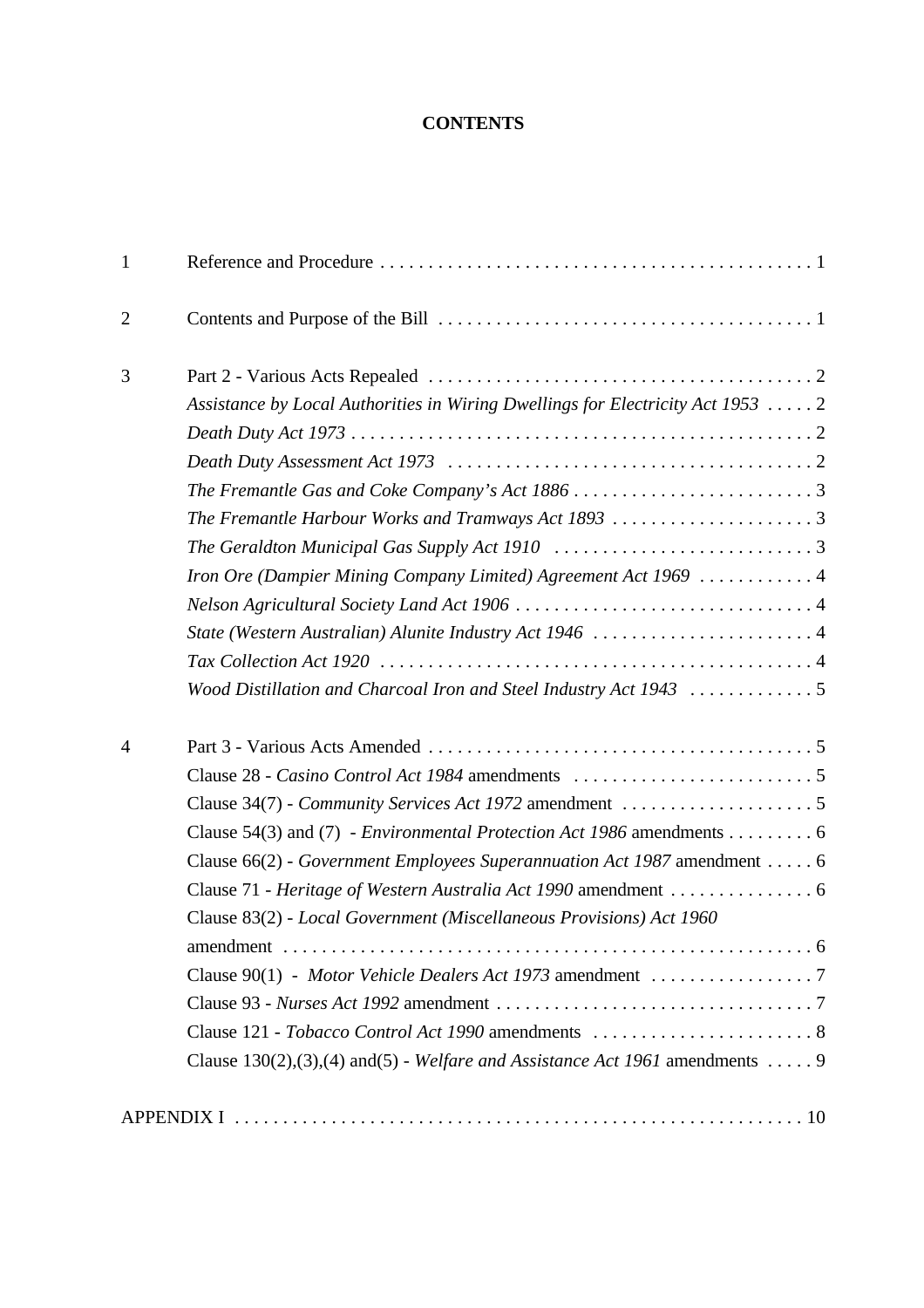## **Report of the Legislative Council Constitutional Affairs and Statutes Revision**

#### **in relation to the**

#### *Statutes (Repeals and Minor Amendments) Bill 1997*

#### **1 Reference and Procedure**

- 1.1 The *Statutes (Repeals and Minor Amendments) Bill 1997* (the *Statutes Repeal Bill*) was referred to the Constitutional Affairs and Statutes Revision Committee on 26 June 1997 on a motion by the Hon Norman Moore MLC.
- 1.2 The Committee received 3 submissions concerning various clauses within the *Bill* and conducted hearings upon Clause 93 concerning amendments to the *Nurses Act 1992* on 30 September 1997. The Committee heard representatives of the Western Australian Nurses Board and the Australian Nurses Federation (WA) in regard to their views on the proposed clause.

#### **2 Contents and Purpose of the Bill**

2.1 The purpose of the *Statutes Repeal Bill* is essentially to revise statute law by repealing spent, unnecessary or superseded Acts, and by making miscellaneous minor amendments to various Acts.

In his Second Reading speech in the Legislative Council, Hon Norman Moore MLC said:

*Its aim is to make Parliament more efficient by reducing the number of amendment Bills dealing with relatively minor legislative amendments and repeals. Amendments and repeals included in the Bill are required to be short and non-controversial. In addition, they must not impose or increase any obligations or adversely affect any existing rights.*

2.2 The *Statutes Repeal Bill* is substantively the same as the *Statutes (Repeals and Minor Amendments) Bill 1996* which lapsed on the dissolution of Parliament prior to the 1996 election. Parliamentary Counsel reviewed the Bill and made a number of amendments consequential to other legislative amendments and repeals that took place during 1996.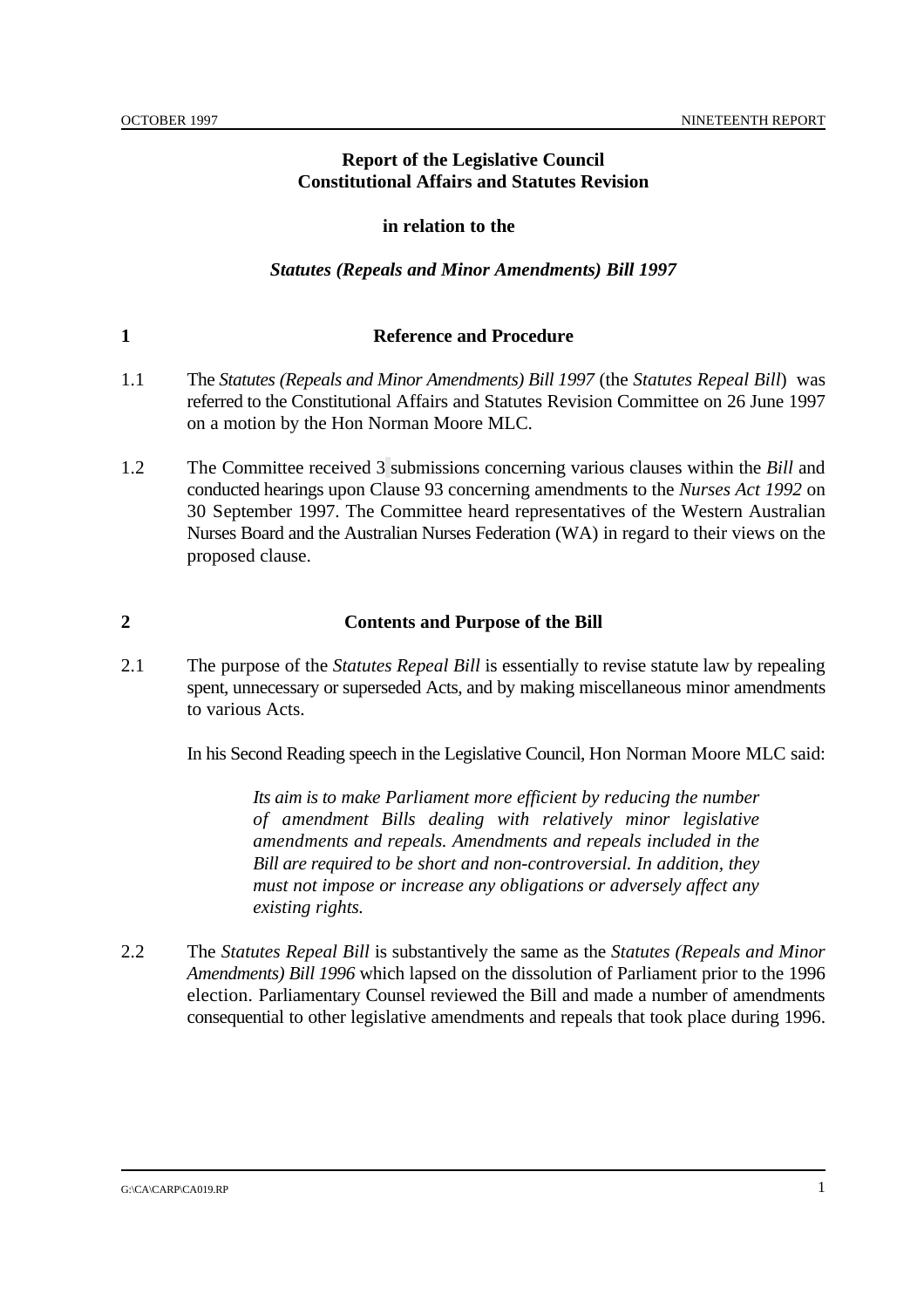2.3 The *Statutes Repeal Bill* contains 134 clauses in 3 parts:

**Part 1: Preliminary Part 2: Various Acts repealed Part 3: Various Acts amended**

2.4 The report makes no comment on Part 1, but will provide a brief description of each Act being repealed in Part 2 and provide selected extracts for certain Various Acts amended in Part 3. The report will also provide a particular focus on clause 93 concerning an amendment to the *Nurses Act 1992.*

## **3 Part 2 - Various Acts Repealed**

#### *Assistance by Local Authorities in Wiring Dwellings for Electricity Act 1953*

3.1 The process authorised by this act is now obsolete and any activities contemplated by this Act are now covered by other Western Australian energy legislation.

**Recommendation 1: The Act be repealed**

## *Death Duty Act 1973*

#### *Death Duty Assessment Act 1973*

- 3.2 The *Death Duty Act 1973* and the *Death Duty Assessment Act 1973* ("probate legislation") impose probate duty on the estates of persons who died prior to 1 January 1980. The limited application of the legislation of such estates is the result of amendments to both Acts in 1978 to abolish probate duty.
- 3.3 The probate legislation requires that before the asset of an estate of a person who died prior to 1 January 1980 can be released to the executor or administrator of the estate for distribution, a clearance certificate must first be obtained from the Commissioner of State Revenue and the relevant duty (if any) paid.
- 3.4 As a result of this requirement the Commissioner receives in the order of 40 applications per annum requesting probate clearance certificates for assets of affected estates. The majority of these applications relate to incidental assets, the values of which are below the thresholds to which probate duty applies, and result in little or no revenue.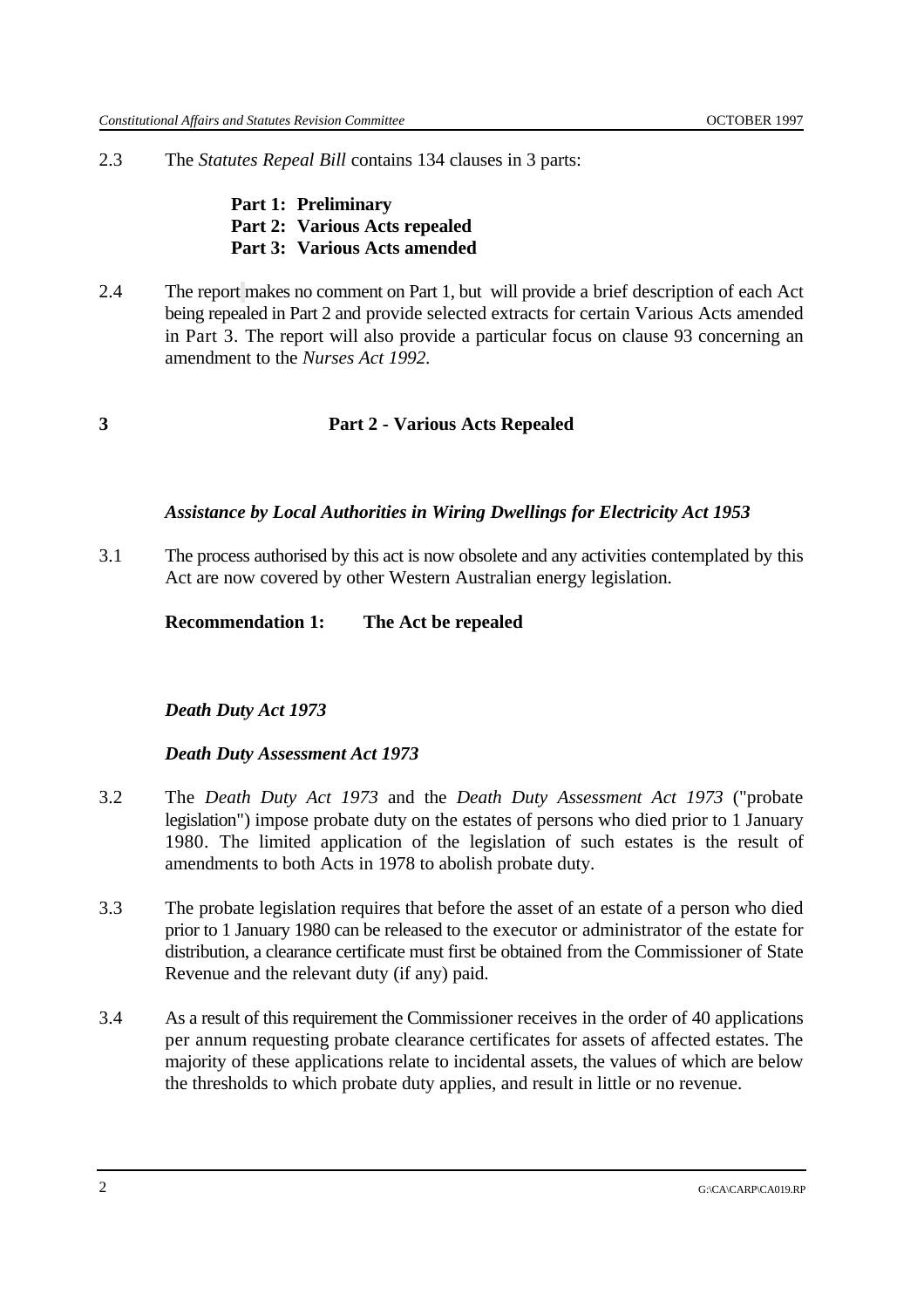3.5 Over time the estates of affected persons have been finalised and the application of the probate legislation is now limited and the revenue raised by it is considered to be outweighed by the administration and compliance costs associated with its continued operation. The Commissioner of State revenue has also advised that there are currently no outstanding probate duty assessments, nor is he aware of any existing liability which has yet to be assessed that involves revenue of any significance.

## **Recommendation 2: Both Acts be repealed, and certain obligations and prohibitions extinguished.**

## *The Fremantle Gas and Coke Company's Act 1886*

3.6 The Company is no longer in existence and AlintaGas now has the responsibility for gas reticulation in the area contemplated by the Act, with other Western Australian energy legislation providing legislative authority.

## **Recommendation 3: The Act be repealed and the consequential amendment be enacted.**

#### *The Fremantle Harbour Works and Tramways Act 1893*

3.7 The original purpose and activities contemplated by the Act are now covered by other Western Australian legislation including the *Fremantle Port Authority Act 1902.*

**Recommendation 4: The Act be repealed.**

## *The Geraldton Municipal Gas Supply Act 1910*

3.8 The Act is now defunct and the purpose and activities contemplated by the Act are now covered by other Western Australian energy legislation.

**Recommendation 5: The Act be repealed.**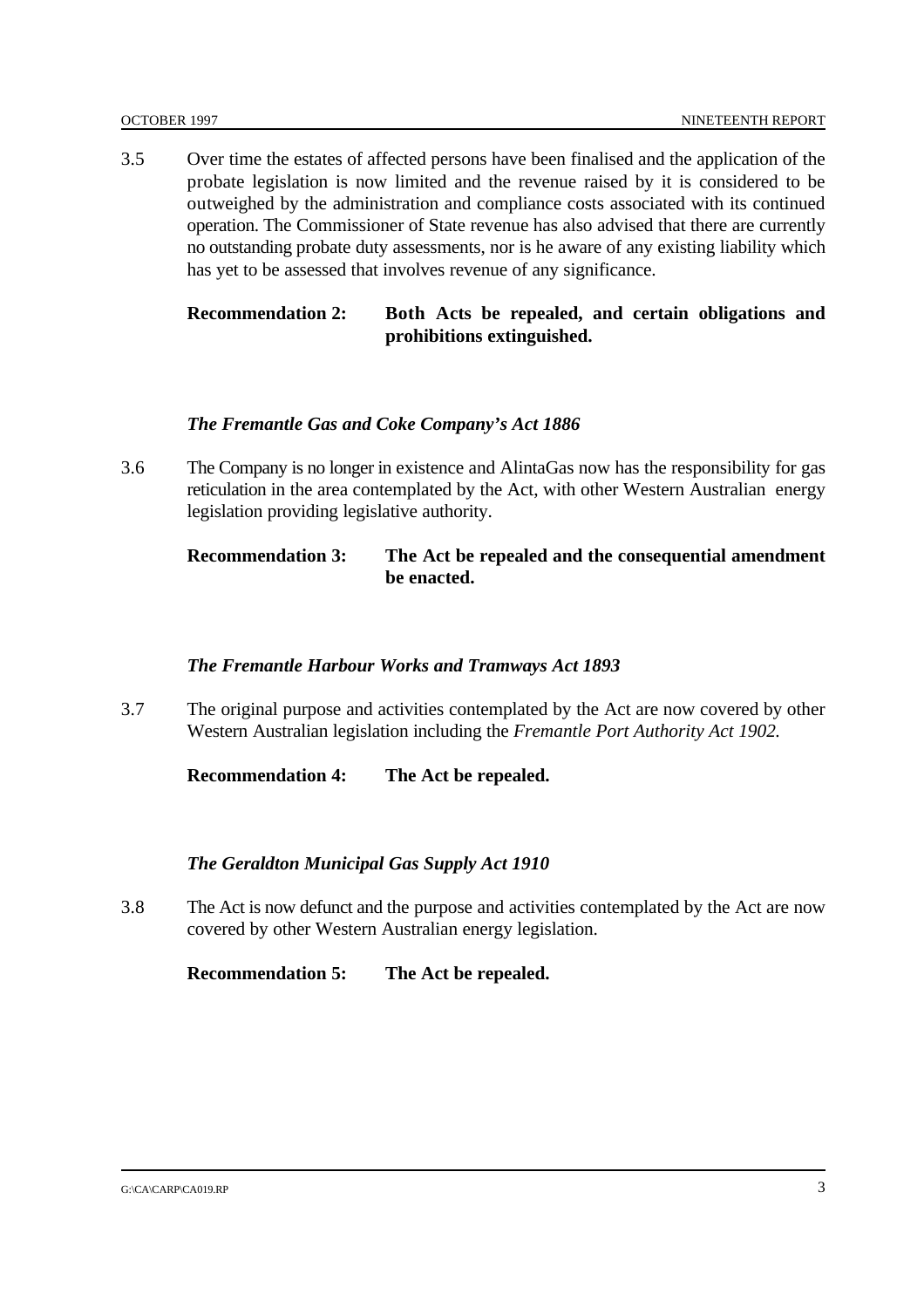## *Iron Ore (Dampier Mining Company Limited) Agreement Act 1969*

3.9 The Act is obsolete, since the agreement to which it refers has now been cancelled, pursuant to the *Iron Ore (Robe River) Agreement Act 1964.* The Dampier Mineral Lease was surrendered on 17 March 1988 and the Dampier Agreement was cancelled on that date.

**Recommendation 6: The Act be repealed.**

## *Nelson Agricultural Society Land Act 1906*

3.10 The Act enabled the trustees of the Nelson Agriculture Society to sell land in Bridgetown and apply the proceeds to improve certain other land. The Act is now redundant having served its purpose.

**Recommendation 7: The Act be repealed.**

## *State (Western Australian) Alunite Industry Act 1946*

3.11 The Act enabled the State of Western Australia to continue, for a few years, a then ailing strategic wartime potash and mineral alunite industry established under a repealed Act of 1942. The Act is now redundant, as it concerns an industry which has not operated for at least 45 years.

**Recommendation 8: The Act be repealed.**

## *Tax Collection Act 1920*

3.12 The Act was designed to enable certain State taxes and duties to be collected by officers of the Commonwealth of Australia. No taxes or duties are currently being collected by the Commonwealth under the authority of this Act.

**Recommendation 9: The Act be repealed.**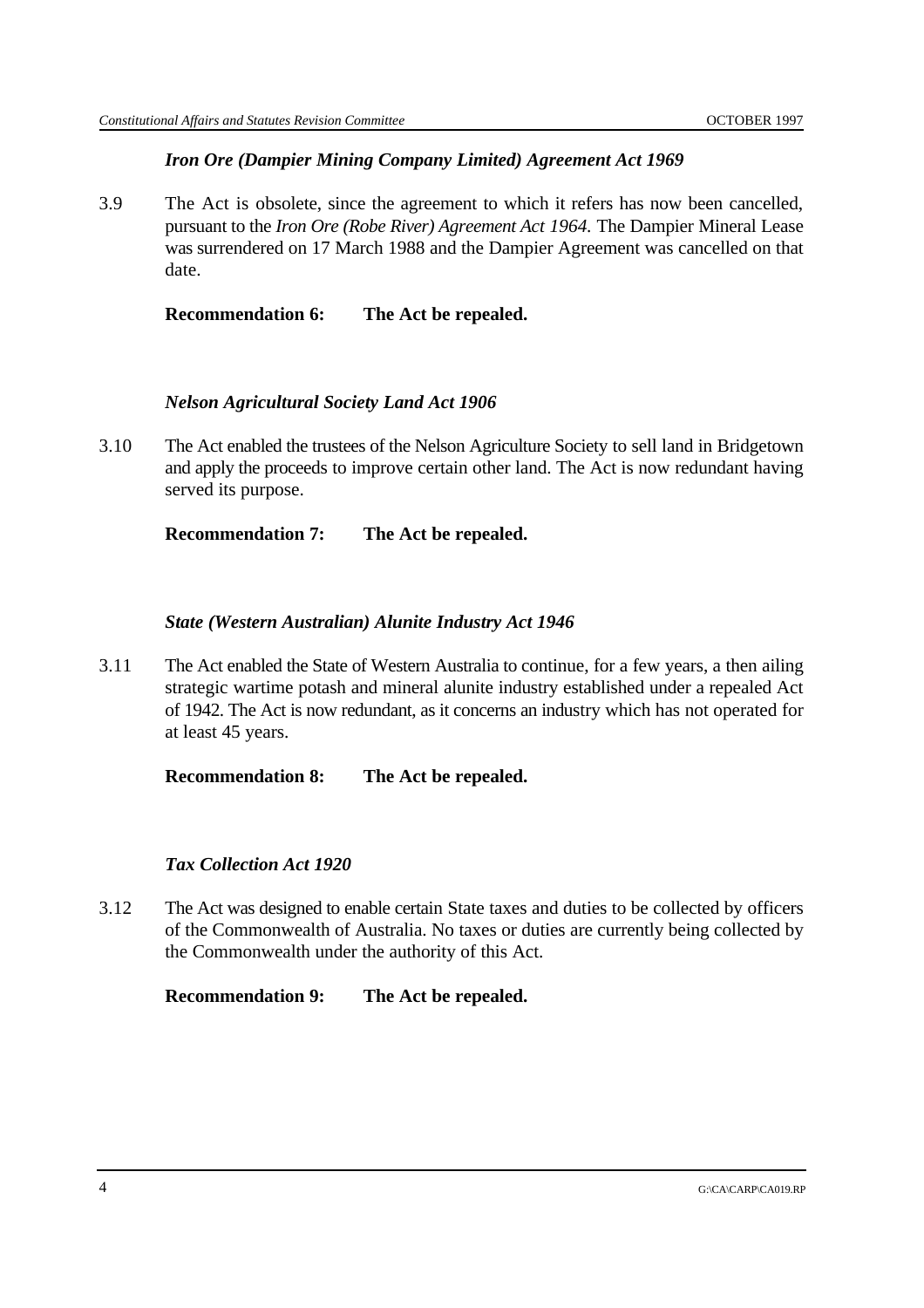## *Wood Distillation and Charcoal Iron and Steel Industry Act 1943*

3.13 The Act has been of no force or effect since the State run Charcoal Iron and Steel project at Wundowie was disposed of under the terms of the *Wundowie Charcoal Iron Industry Sale Agreement Act 1974.* The industry covered by the obsolete Act ceased operation in 1980.

**Recommendation 10: The Act be repealed.**

## **4 Part 3 - Various Acts Amended**

- 4.1 The final part of the *Statutes Repeal Bill* contains clauses amending 121 Acts. The majority of these clauses provide for amendments correcting minor textual errors, changes to the names of organisations or government agencies, cross-reference errors or changes in terminology.
- 4.2 The Committee considered that it would be unnecessary duplication of the materials provided in the *Explanatory Notes to the Statutes Repeal Bill* to individually review each proposed amendment . The Committee has provided a short extracted summary of a selected range of the various Acts to be amended. The Report provides final recommendations for Part 3 of the *Statutes Repeal Bill* at the end of all the summaries.

#### **Clause 28 -** *Casino Control Act 1984* **amendments**

4.3 Section 13 of the Act only authorises the Chief Casino Officer to release certain information that would otherwise be protected under section 20 of the *Gaming Commission Act 1987.* The amendment would also empower the WA Gaming Commission to authorise release of information to another regulatory body or law enforcement agency. Since the WA Gaming Commission is the "senior body" overseeing gaming in WA , it would be inconsistent for it to not have the powers of a subordinate officer.

## **Clause 34(7) -** *Community Services Act 1972* **amendment**

4.4 The amendment will allow the Minister to provide general or specific delegation of powers under the Act. It is designed to allow for greater administrative convenience and is a provision that brings the Act into line with other Western Australian legislation.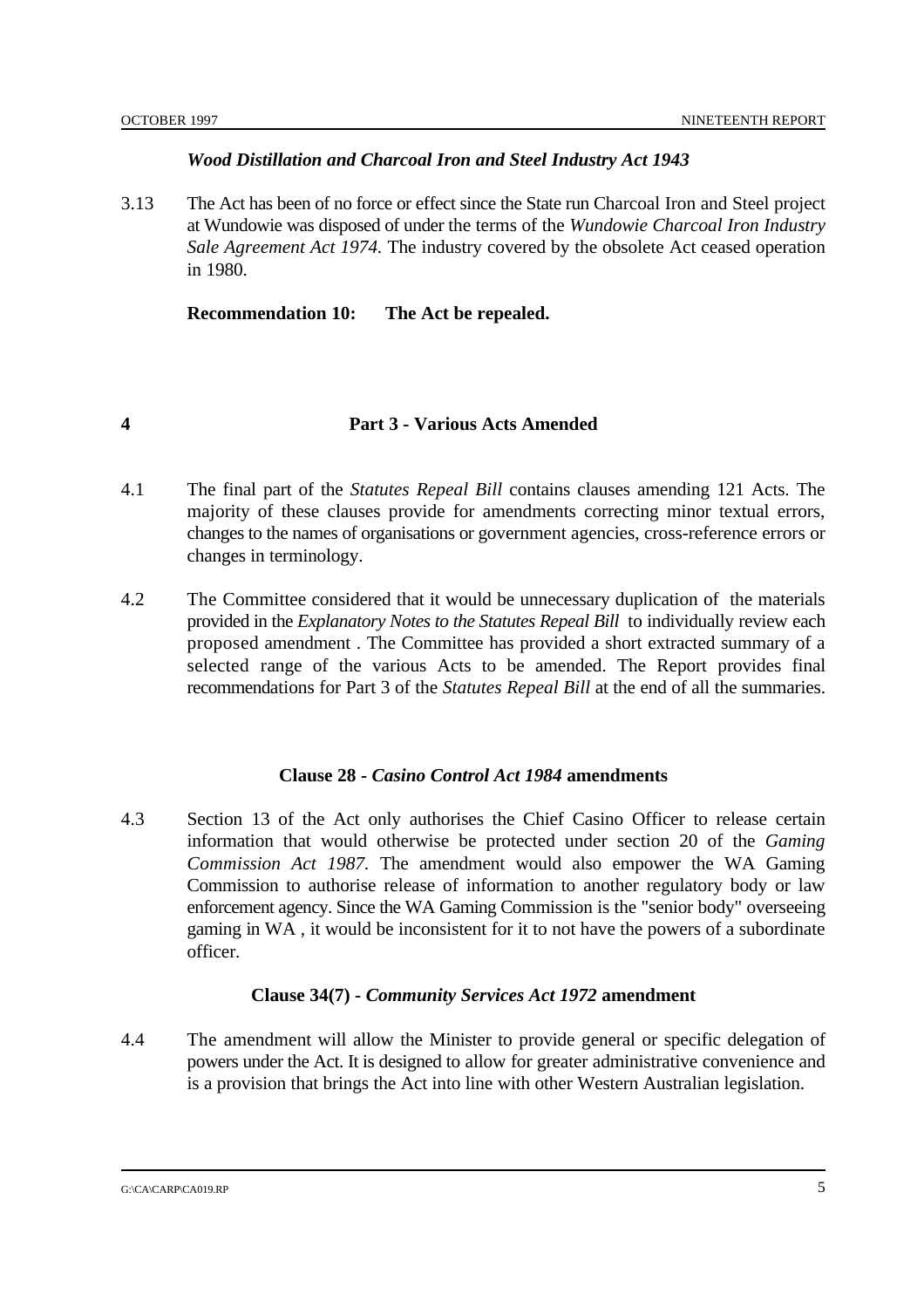## **Clause 54(3) and (7) -** *Environmental Protection Act 1986* **amendments**

4.5 The proposed amendments clarify that the Minister can require the Environmental Protection Authority to assess a proposal they have elected not to assess, consistent with the Environmental Protection Authority functions under section 16(e) of the *Environmental Protection Act 1986.*

## **Clause 66(2) -** *Government Employees Superannuation Act 1987* **amendment**

- 4.6 Government policy is to provide choice in superannuation to public sector agencies that are required to operate on a commercial basis. Subject to certain guidelines being met, agencies may now establish alternative arrangements to those available through the Government Employees Superannuation Fund.
- 4.7 The effect of the proposed amendment will be to allow members of the 1987 scheme who are employees of agencies which establish alternative superannuation arrangements, to transfer their accrued entitlements from the Government Employees Superannuation fund to the new fund. Without this amendment, such employees will not be able to consolidate their superannuation within one fund until after age 55.

## **Clause 71 -** *Heritage of Western Australia Act 1990* **amendment**

4.8 The amendment repeals a subsection of the Act that provides that a member of the Heritage Council whose term of office has expired continues in office until a successor is appointed. The amendment will bring the Heritage Council period of office procedure in line with similar provisions contained in other acts.

## **Clause 83(2) -** *Local Government (Miscellaneous Provisions) Act 1960* **amendment**

4.9 The amendment increases the penalties provided in Section 377(6) of the Act. This amendment should have been included with similar amendments made to Part XV of the Act in Schedule 9.2 of the *Local Government Act 1995.* This amendment will bring certain fines in line with other penalties in the Act.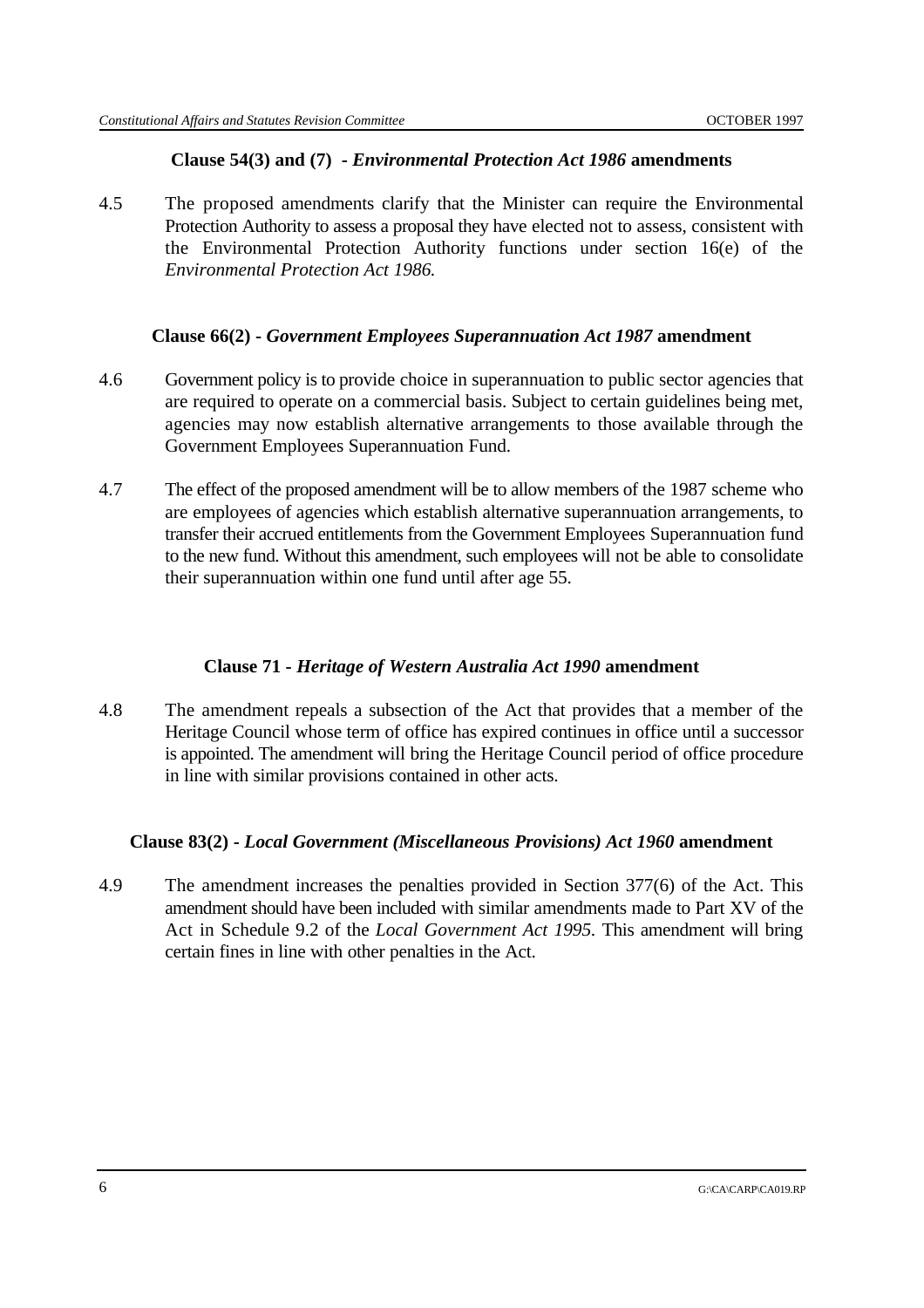#### **Clause 90(1) -** *Motor Vehicle Dealers Act 1973* **amendment**

- 4.10 The amendment will provide statutory immunity for individual members of the Motor Vehicle Dealers Licensing Board and administrative support staff consistent with immunities provided in other occupational licensing acts administered by the Ministry of Fair Trading.
- 4.11 The amendment corrects an anomaly which currently exists in that individual members and staff of the Motor Vehicle Dealers Licensing Board are denied the protection currently afforded to individual members and staff of the Real Estate and Business Agents Supervisory Board, the Settlement Agents Board, the Land Valuers Licensing Board and the Finance Brokers Supervisory Board.

#### **Clause 93 -** *Nurses Act 1992* **amendment**

- 4.12 The amendment has been proposed to address an anomaly within the act, by which the professional standards committee of the Nurses Board of Western Australia is bound by the "rules of evidence" in the conduct of a formal inquiry under the *Nurses Act 1992.*
- 4.13 It has been submitted that the proposed amendment is justified principally on the following grounds:
	- 4.13.1 no other health registration board in Western Australia is bound by the "rules of evidence";
	- 4.13.2 no other Nurses Board in Australia is bound by the "rules of evidence" in disciplinary matters;
	- 4.13.3 the Crown Solicitor's Office has been consulted and agrees that the amendment is appropriate;
	- 4.13.4 the expense and delay in being bound by the "rules of evidence" has proved substantial for both the Nurses Board of Western Australia and persons required to attend formal disciplinary inquiries; and
	- 4.13.5 the Nurses Board of Western Australia profile is adequately weighted in favour of nurses, as is the professional standards committee.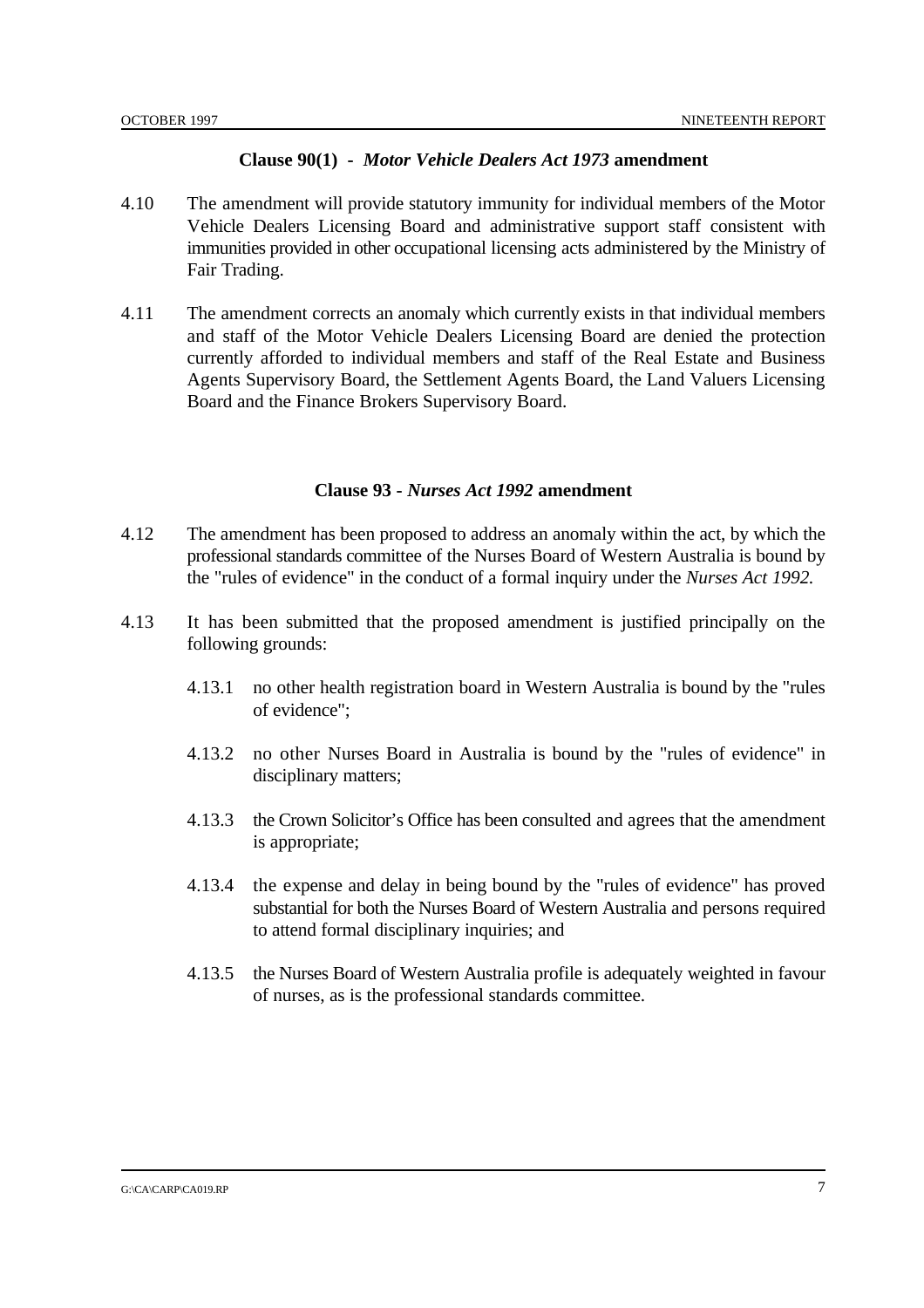- 4.14 In opposition to the proposed amendment it has been submitted that:
	- 4.14.1 even if no other health registration body or Nurses Board is bound by the "rules of evidence" that is not proof in itself that the current Western Australian model is inappropriate;
	- 4.14.2 any expense and delay that may have occurred as a result of the requirement that the committee be bound by the "rules of evidence" is outweighed by the protection accorded by the "rules of evidence" to the accused; and
	- 4.14.3 it would be preferable to rely upon the protection of the "rules of evidence" until assurances can be provided by the Nurses Board of Western Australia with regard to consistency of approach and appropriate standard of inquiry by the professional standards committee. This would require adequate preparation, training and experience in respect of committee members.
- 4.15 In light of the requirement that an amendment in the *Statutes Revision Bill* be "short and non-controversial" and "in addition, they must not impose or increase any obligations or adversely affect any existing rights" the Committee considered that the evidence is that this amendment is controversial.The Nurses Board of Western Australia and the Australian Nurses Federation (WA Branch) have discussed this amendment for some time and have not resolved their fundamental disagreements.
- 4.16 Furthermore the Committee understands that at this stage the matter has not been considered by all relevant parties, including enrolled nurses, so it may well add to further controversy concerning the issues already raised in this debate.
- 4.17 The *Nurses Act 1992* is subject to review in 1998, and the Committee believes that this amendment is best dealt with in the overall review of the functions and operations of the Act at that time.

#### **Clause 121 -** *Tobacco Control Act 1990* **amendments**

4.18 The amendments remove the onus on the Western Australian Health Promotion Fund to seek to disburse certain funds within the year in which those funds are received. The current need to disburse funds within the time constraint has resulted in a number of problems, including rushing of negotiations and entering into large and complex sponsorships. This has caused a continual need to seek an extension to the submission date for the Annual Report in each year of its operation.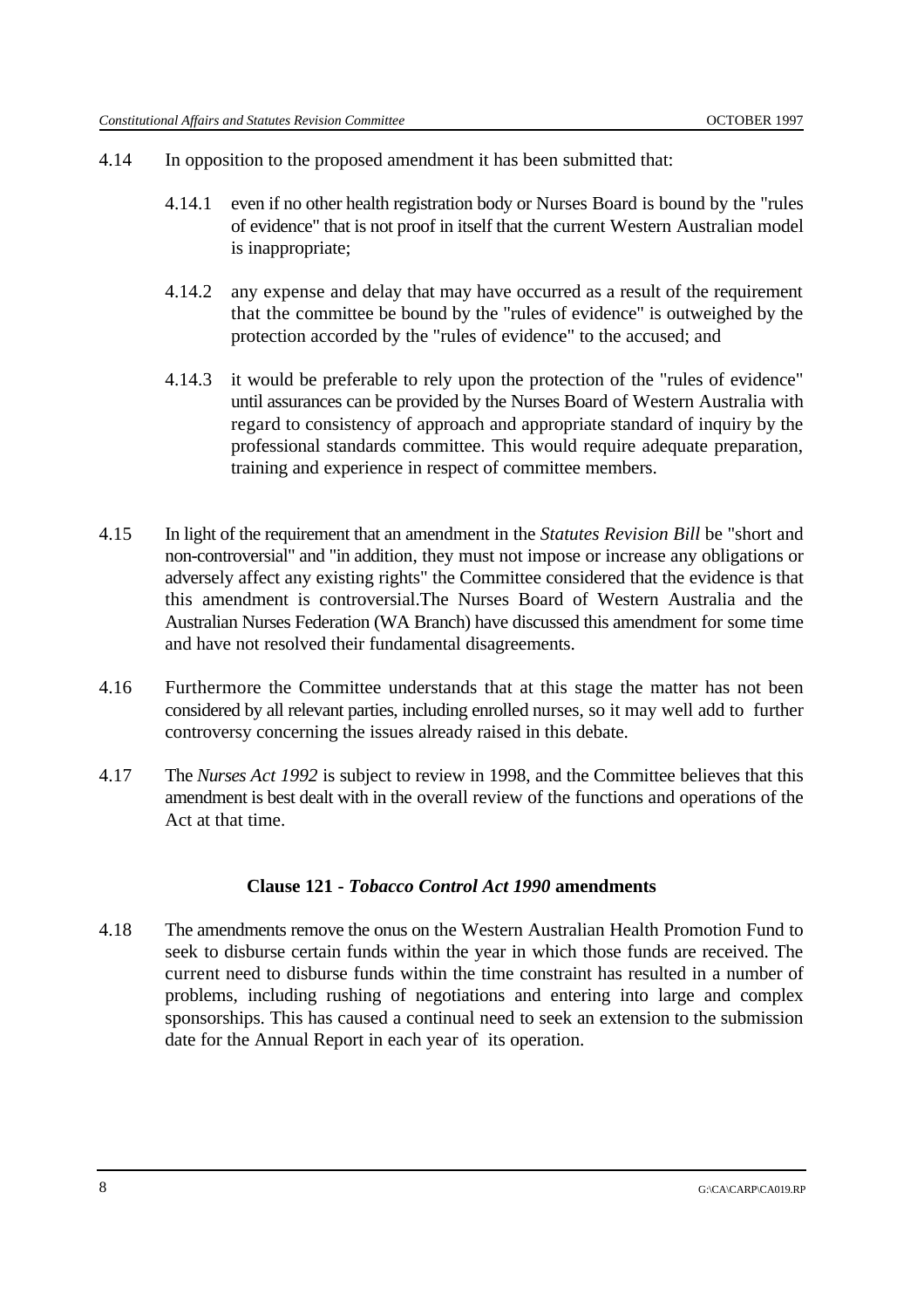## **Clause 130(2),(3),(4) and(5) -** *Welfare and Assistance Act 1961* **amendments**

4.19 These amendments are designed to reflect changes to modern monetary amounts, and it also adjusted the level of penalty in line with similar offences in other legislation.

**Recommendation 11: The Committee considers that it is inappropriate for Clause 93 -** *Nurses Act 1992* **amendment to be considered as part of this Bill and should instead be considered as part of the overall review of the functions and operations of the** *Nurses Act 1992* **in 1998. Clause 93 -** *Nurses Act 1992* **amendment should not be enacted at this time.**

**Recommendation 12: That the remaining amendments contained in Part 3 be enacted.**